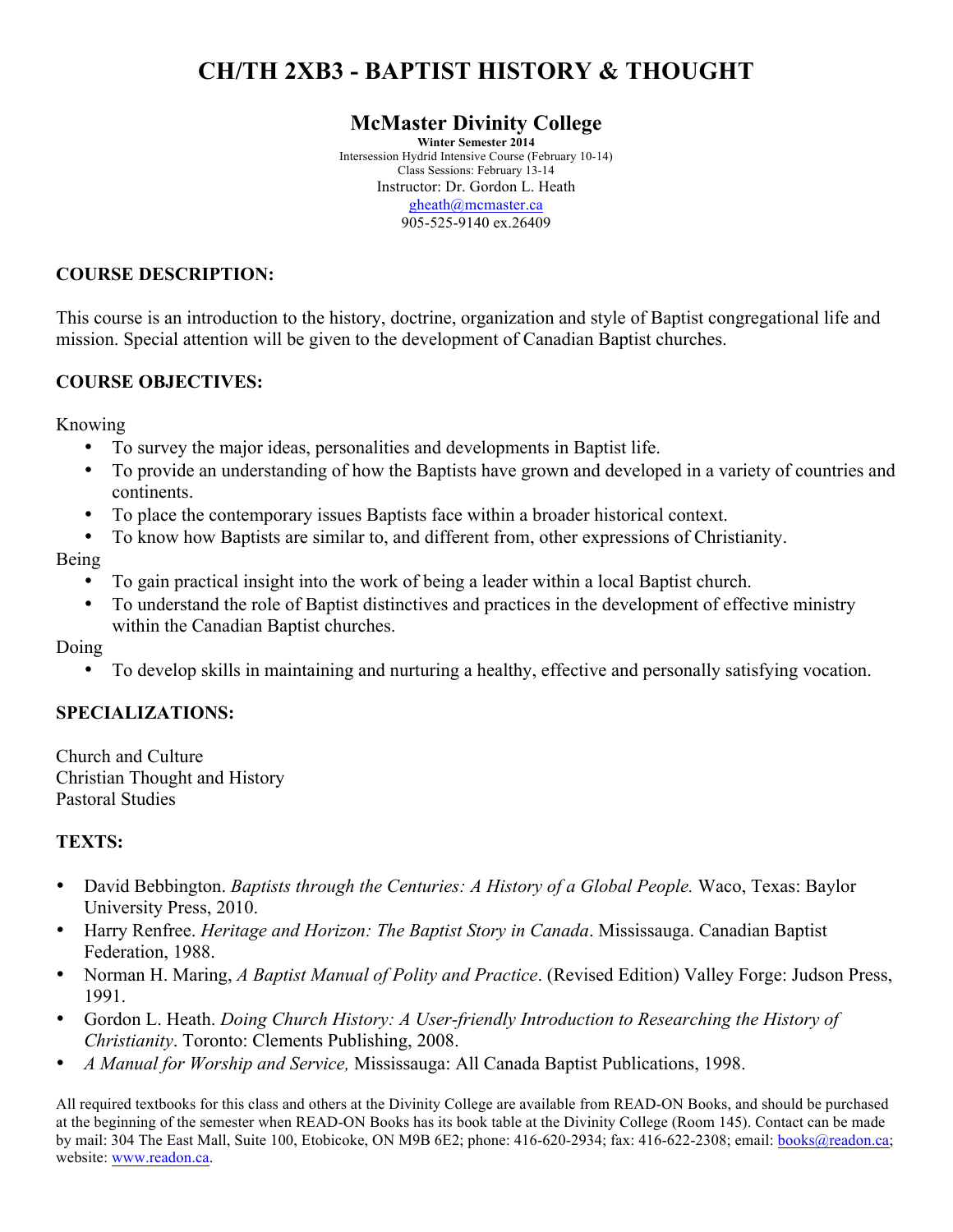#### **ASSIGNMENTS:**

# • **Online Engagement**

Students will complete weekly readings and post comments, as well as respond to posted comments by other students and professor. This is an important part of the class that allows for interaction and engagement by all.

# • **Biographical Presentation**

Each student will present in class a ten-minute summary of a prominent Baptist's life and contribution. Please keep the following in mind as you prepare for your presentation. Students do not need to pass in their notes to the professor – but they do have to show him the notes before the presentation. Please have a handout for the class that includes a bibliography, outline and key information.

#### • **Resolving Board Issues**

Students are to prepare papers that resolve "board issues" discussed during the on-campus component to the class. Particular attention is to be paid to Baptist distinctives and context. Students will post their papers online and respond to comments from other students.

#### • **Looking to the Future**

Students are to prepare a three-page position paper on the future of denominations. Particular attention is to be paid to Baptist distinctives and the need for a denominational identity (both personally and corporately). Students will post their paper online and respond to comments from other students.

# **GRADING:**

- Weekly Online Engagement:  $40\%$
- Biography Class Presentation: 20%
- Resolving Board Issues: 30%
- Looking to the Future: 10%

# **GENERAL COMMENTS:**

- Academic dishonesty is a serious offence that may take any number of forms, including plagiarism, the submission of work that is not one's own or for which previous credit has been obtained, and/or unauthorized collaboration with other students. Academic dishonesty can result in severe consequences, e.g., failure of the assignment, failure of the course, a notation on one's academic transcript, and/or suspension or expulsion from the College. Students are responsible for understanding what constitutes academic dishonesty. Please refer to the Divinity College Statement on Academic Honesty  $\sim$ http://www.mcmasterdivinity.ca/programs/rules-regulations
- McMaster Divinity College uses inclusive language for human beings in worship services, student written materials, and all of its publications. In reference to biblical texts, the integrity of the original expressions and the names of God should be respected. It is expected that inclusive language will be used in chapel services and all MDC assignments.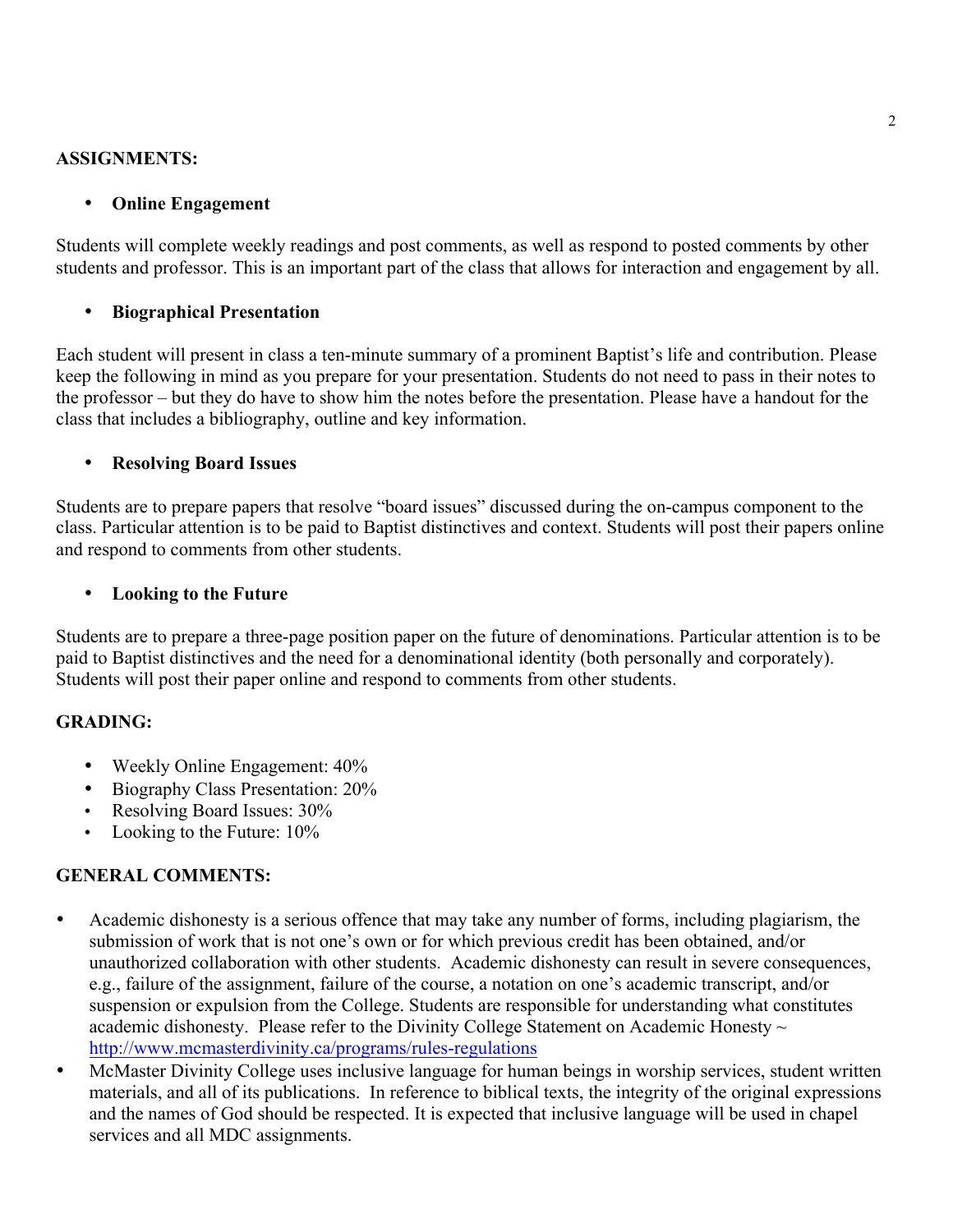- Assignments must be submitted by 11:59pm on the day they are due. All other assignments will be considered to be late. Students may be exempted from the late penalty of 3% per day (not including weekends) if they attach to their assignment a letter explaining the genuine emergency that delayed them. Late assignments (even ones with an extension) will not receive comments and constructive criticism from the professor.
- Unless noted otherwise, all written work must conform to the *McMaster Divinity College Style Guidelines for Essays and Theses*.

# **CLASS SCHEDULE:**

# **Online Component: January - February**

*This online component is comprised of students completing weekly readings, as well as online posting and responding to other student's posts.*

Introduction to Class & Reformation Era

Baptist Origins and Beliefs

How Baptist Churches Work

- Confessions of Faith
- Covenant
- local church autonomy
- role of laity

Baptists in America & Canada

Baptists around the Globe

# **On Campus Component: February 13-14**

# *This on-campus component is comprised of professor's lectures, student presentations, and group discussions.*

Lecture: Common Baptist Practices

Lecture: Baptist Themes (TBD)

Board Discussions

Biographical Presentations

#### **Online Component: February - April**

#### *This online component is comprised of students completing and posting assignments, as well as responding to other posted assignments.*

Resolving Board Issues

Looking to the Future